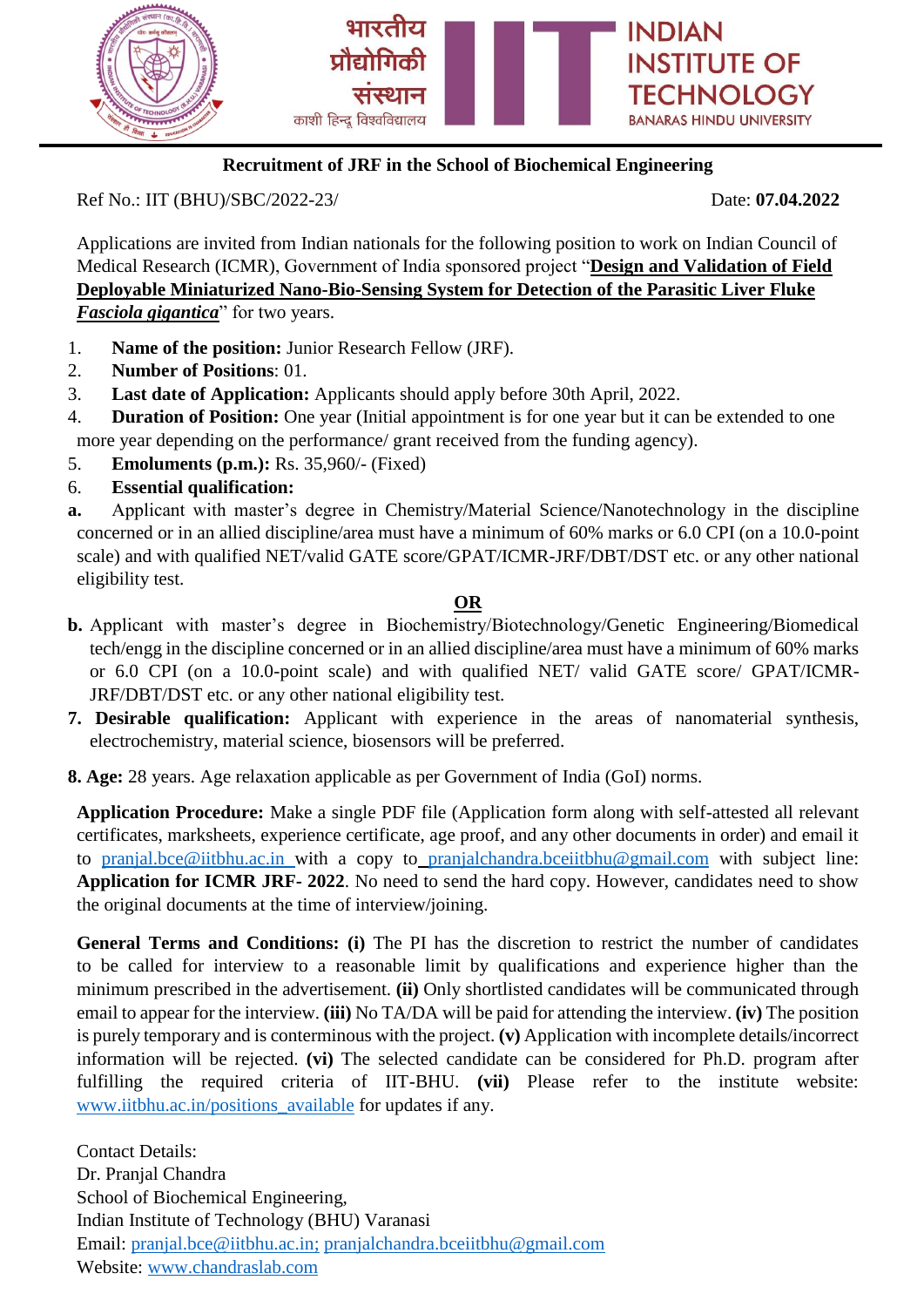## **Application for Junior Research Fellow (JRF) position in the School of Biochemical Engineering, IIT (BHU), Varanasi 221005, Uttar Pradesh, India**

- 1. Full Name:
- 2. Date of Birth:
- 3. Sex: M/F
- 4. Category: GEN/SC/ST/OBC/EW
- 5. Marital Status:
- 6. Nationality:
- 7. Physically handicapped: Y / N
- 8. Names of Father and Mother:
- 9. Address of Correspondence (including phone No):
- 10. E-mail Address:
- 11. Academic Record: (a) GATE/CSIR/UGC or equivalent National Exam Qualification details with Percent marks/Rank, year of qualifying etc.:

#### **(b) Qualifying Degree (starting from MTech/MSc. or equivalent):**

| Qualification    | University/Institute/ | Year of | Subjects        | Division |
|------------------|-----------------------|---------|-----------------|----------|
|                  | <b>Board</b>          | passing | Percentage/CGPA |          |
| MTech/MSc.       |                       |         |                 |          |
| (Equivalent)     |                       |         |                 |          |
| BTech/B.E/BSc.   |                       |         |                 |          |
| (Equivalent)     |                       |         |                 |          |
| $12^{th}$        |                       |         |                 |          |
| 10 <sup>th</sup> |                       |         |                 |          |

#### 12. **Details of Professional/ Work Experience:**

| Organization | Designation | Date-From | Date-To |
|--------------|-------------|-----------|---------|
|              |             |           |         |
|              |             |           |         |
|              |             |           |         |
|              |             |           |         |

**Passport Sized Photograph**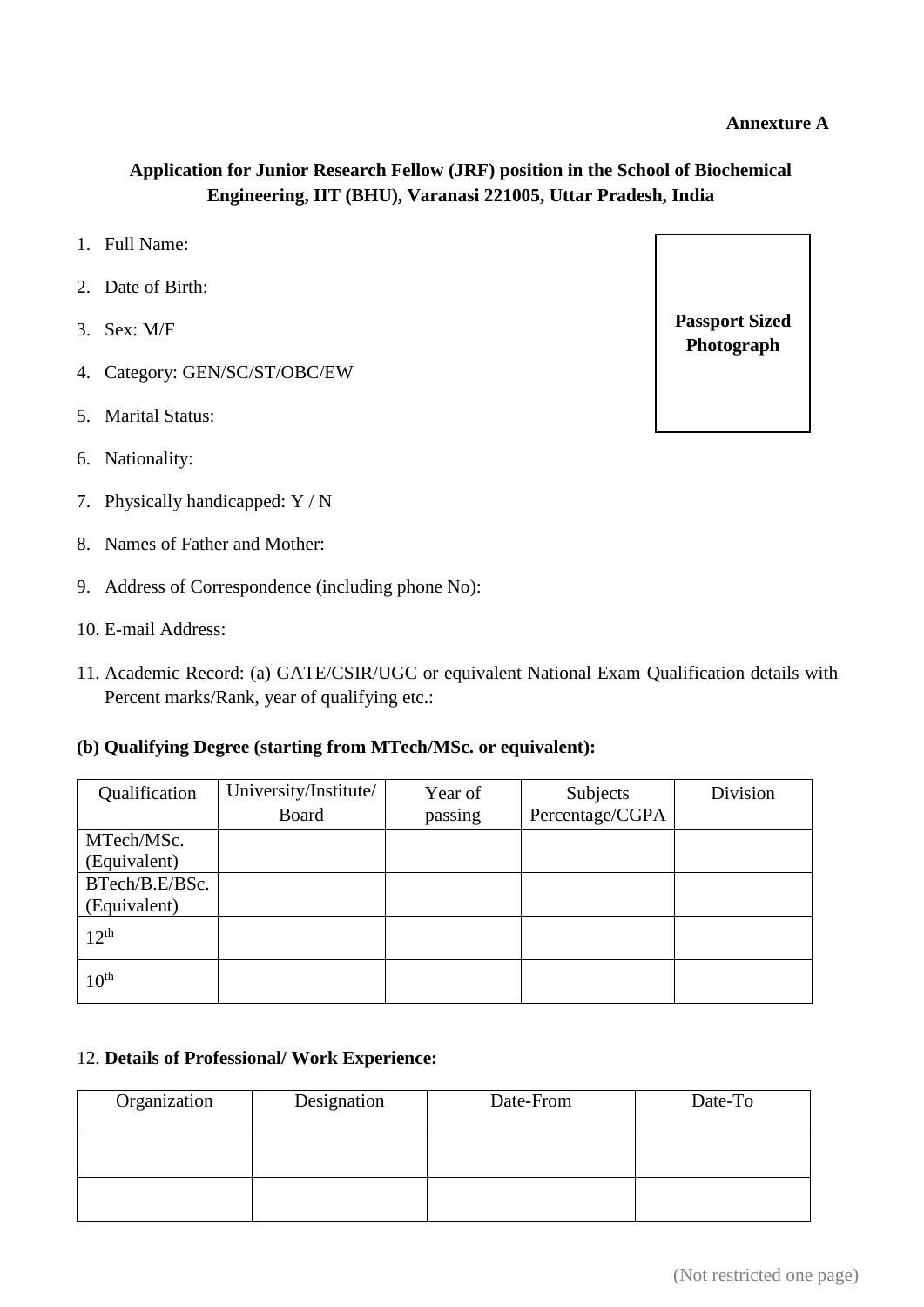13. Attach list of publications with clear mention of 2021 impact factor (if any).

14. Names and addresses of two referees along with phone number and e-mail address:

**Declaration:** I hereby declare that I have carefully read and understood the instructions and particulars on this application and that all entries in this form as well as in the attached sheets are true to the best of my knowledge and belief.

Date: Signature Place: